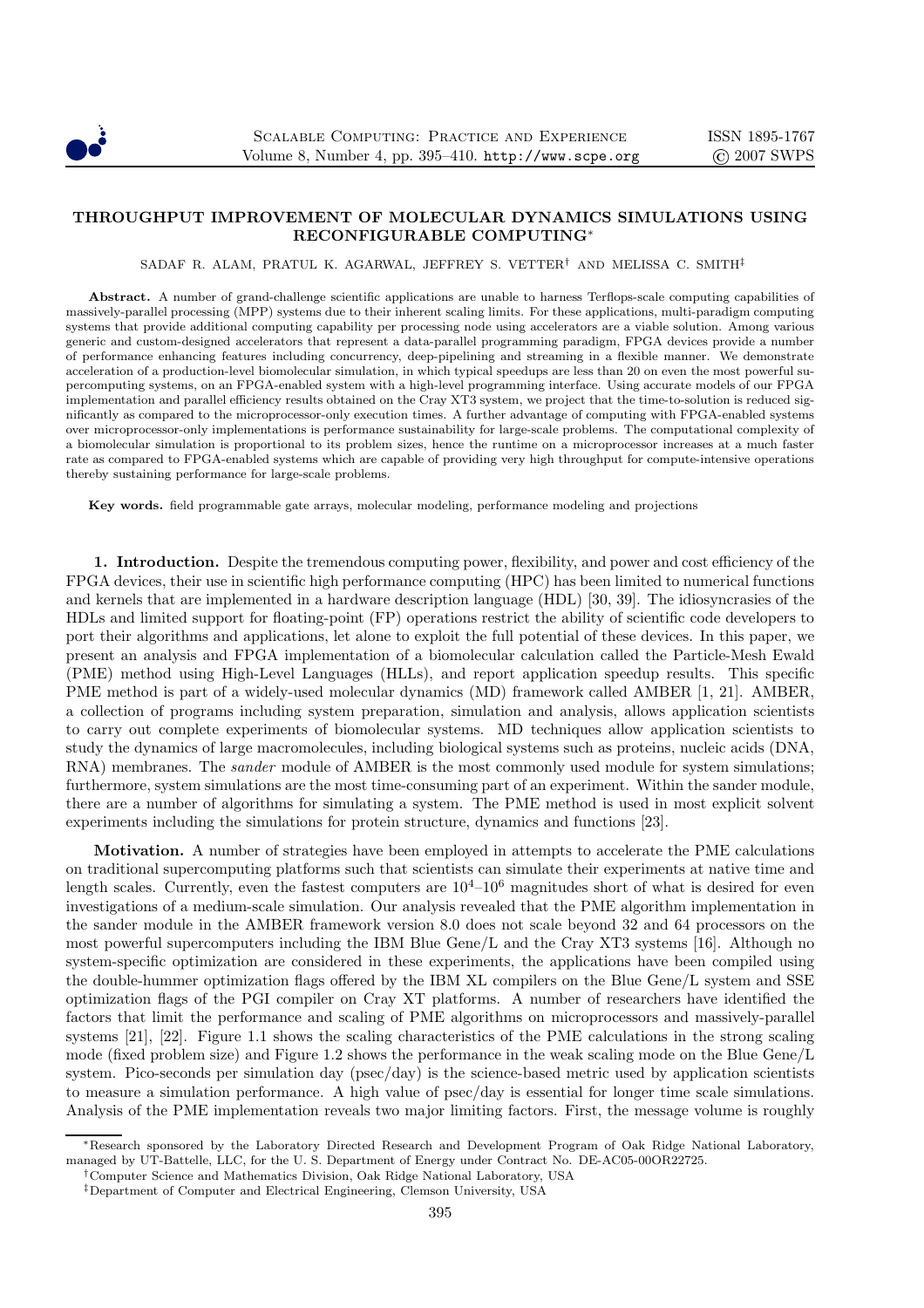



Fig. 1.1. AMBER (PME method) scaling in the strong scaling mode with a 62K atoms system.

Fig. 1.2. AMBER (PME method) scaling for four different system sizes: 62K, 144K, 194K and 300K atoms on the Blue Gene/L (BGL) system.

constant with the number of processors or MPI tasks. This limits parallel speedup to a maximum of 12x to 15x over microprocessor runtimes, even for systems like Blue Gene/L and Cray XT3 that provide relatively high communication bandwidth ratios compared to common SMP cluster systems. Second, the application's memory capacity requirements do not scale with the number of processors, since all processors store the positions of all atoms [16, 21, 22, 40]. This is especially challenging for the emerging multi-core systems.



Fig. 1.3. Scaling of PMEMD (Amber 9) simulations on contemporary massively parallel systems

In order to address these known limitations of sander, another module known as Particle Mesh Ewald Molecular Dynamics (PMEMD) has been developed with the major goal of improving performance of PME in molecular dynamics simulations and minimizations by Robert E. Duke and Lee G. Pedersen. PMEMD is implemented in Fortran 90 and MPI. We have experimented with the scaling characteristics of PMEMD available with Amber version 9.0. The scaling results in Figure 1.3 show an improved degree of scaling on the contemporary MPP platforms including the Cray XT systems (XT3 and XT4) and the next generation Blue Gene system, the Blue Gene P (BGP). At the same time however, we note that on a system like Cray XT, which has a contemporary dual-core AMD Opteron processor and a high bandwidth network, parallel efficiencies start degrading on 64-128 processor cores or MPI tasks. Scaling limits are relatively higher on the BGP platform that contains a relatively low frequency processor. Moreover, some end users have reported statistically significant differences in sander and PMEMD results when simulations are run for very long time scales. A number of experiments therefore rely on the sander module in order to maintain consistency between experiments.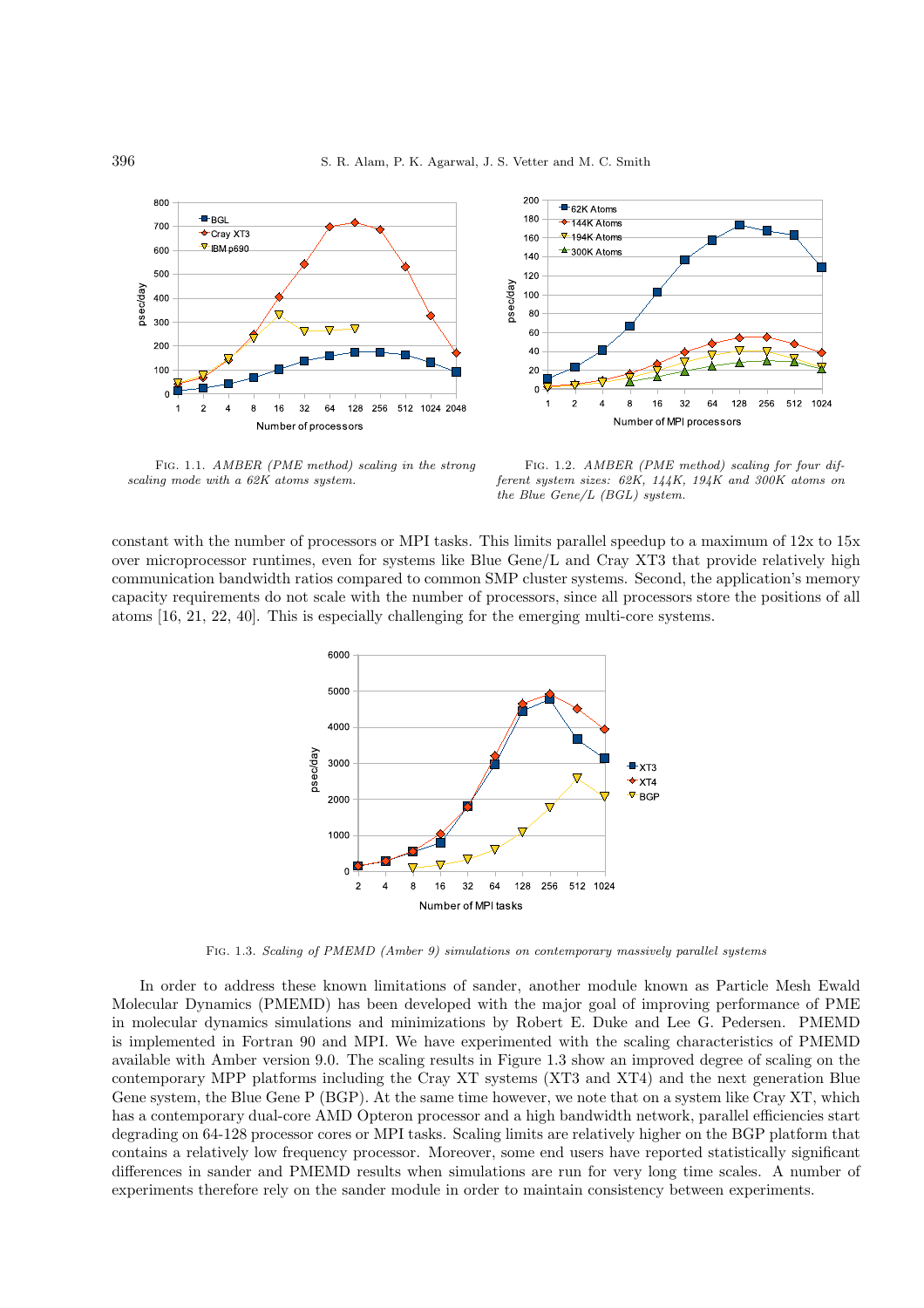A special purpose system, called MDGRAPE, attempts to address memory and network latency issues of MD calculations with specialized execution pipelines for non-bond calculations [41]. Our reconfigurable design scheme addresses a similar issue but in a more cost-effective and flexible manner. In contrast to our approach, MDGRAPE is optimized for a small subset of MD calculations within the AMBER framework and requires end users to understand its customized software infrastructure. Our implementation is flexible, and extensible, and encompasses more MD computation logic.

Contributions. In order to address the aforementioned issues regarding parallel efficiencies of MD simulations, we are investigating the acceleration of the PME method on FPGA-enabled supercomputing systems using a high-level language, Fortran—a widely used language for scientific computing. Currently, the SRC MAPstation, Cray XD1, and SGI RASC systems are all available with FPGA devices. The SRC platforms are the only systems that provide a tightly-coupled coherent programming environment allowing users to program the FPGAs using both Fortran and C programming languages [12]. Since the sander module in AMBER is written in Fortran 90, we targeted the SRC-6E MAPstation taking advantage of the Fortran support. The Series E MAPstation pairs a dual 2.8 GHz Xeon microprocessor with a MAP processor consisting of two userconfigurable Xilinx<sup>X</sup>C2VP100 FPGA devices [13] running at 100 MHz, a control processor, and seven 4MB SRAM banks referred to as On-Board Memory (OBM).

We characterized the computation and memory requirements of the PME calculations with extensive profiling and benchmarking on existing microprocessors and parallel systems. Due to the logic capacity of the SRC-6E FPGA devices, we accelerated only the direct PME calculations which account for over 80% of the total execution time in most bio-molecular simulations. Initially, using single-precision FP calculations we achieved a computation speedup (not including overheads) of over 3x for two biological systems of sizes 24K and 62K atoms when compared to the same systems running on the microprocessor-only system. Then, after carefully characterizing the memory requirements, we managed to reduce the data transfer overheads and sustain a total application speedup of 3x compared to the microprocessor-only runtimes. Finally, we further increased the application speedup, by overlapping the 'direct' and 'reciprocal' PME calculations [22]. The FPGA devices execute the 'direct' part of the calculation while the 'reciprocal' part is executed by the host microprocessor.

Since the performance of the FPGA devices are increasing at a much faster rate than commodity microprocessors [43, 44] and the SRC-6E contains relatively old FPGA devices (two generations old), we developed a performance model to predict performance for our current implementation on future FPGA devices [17]. These models have been extended to the parallel implementation of sander that employs message-passing (MPI) programming paradigm. We validate the extended model with the MPI profile and timing data collected on the Cray XT3, a high-bandwidth MPP platform. This model is parameterized by the application's input parameters, which determine the problem size, and the target device parameters including the FPGA clock frequency, memory capacity, and I/O bandwidth. Using this performance model, we estimate that the next-generation FPGA devices will provide an additional speedup of greater than 2x beyond our current improvements for overall application performance – a speedup of greater than 15x relative to contemporary microprocessors, with increasing biological system sizes. On parallel systems, we demonstrate that the time to solution on 16-to-32 FPGA-enabled nodes would be equivalent to the largest configuration of contemporary MPP supercomputers.

Paper Outline. The layout of the paper is as follows: Section 2 provides a background discussion of FPGA accelerator devices and bio-molecular simulations. In Section 3 we discuss related research efforts for accelerating MD simulations on reconfigurable devices. Section 4 presents the implementation details. Performance analysis of the current implementation on the SRC-6E system is given in section 5. Section 6 describes the performance model and performance projections on current-generation FPGA devices and on future FPGA configurations and biological experiments. Conclusions and future plans are outlined in section 7.

#### 2. Background.

FPGA Accelerator Technologies. The concept of Reconfigurable Computing (RC) originated in the 1960s in a paper by Gerald Estrin. In his paper he proposed the concept of a computer made of a standard processor and an array of "reconfigurable" hardware. In this paradigm, the main processor would control the behavior of the reconfigurable hardware, which would be tailored to perform a specific task. Once the task was complete, the hardware could be reconfigured to do some other task. The advantage of this hybrid structure lies in the combination of its software-like flexibility with hardware-like speed. It was not until the last decade that the electronic technology matured enough to make these systems, also known as reconfigurable computing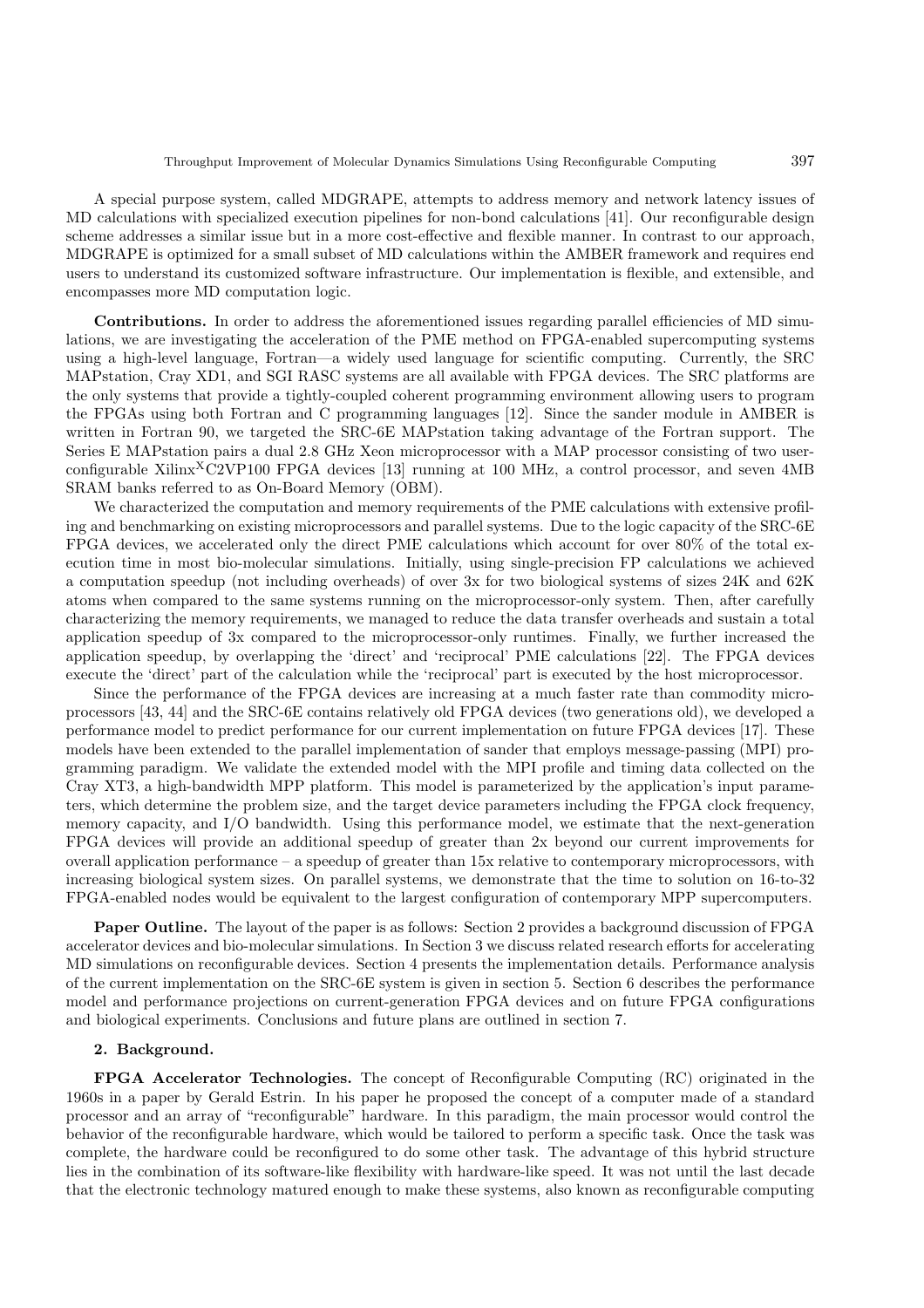(RC), possible. As shown in Figure 2.1, High-performance Reconfigurable Computing (HPRC) platforms consist of a number of RC nodes connected by some interconnection network (ICN); the computing nodes typically consist of a general-purpose processor coupled to the RC hardware via some communication interface (e.g. PCI, memory bus, rapid array, HyperTransport, etc.).



Fig. 2.1. High-performance Reconfigurable Computer (HPRC) Architecture

The HPRC platform allows users to exploit fine and coarse grain parallelism within the RC device and across the parallel compute nodes. A variety of RC cards have been developed during the past decade [2, 3, 8, 9, 10, 25, 32, 34]. The early success of some of these offerings paved the way for HPC vendors such as the Cray XD1 [5] and the SGI RASC system [11] to enter the market with HPRC platforms featuring high-end processors more tightly coupled with the reconfigurable devices. Other vendors such as SRC with their line of MAPstations [12] and Opteron socket products from DRC Computers [6] and XtremeData [14] have entered the market with cluster-ready platforms. The systems from these vendors often include a more developed programming environment and clusters can be built incrementally (node by node).

For all the HPRC systems mentioned thus far, the RC element of the system is in the form of an RC board or module and the primary architectural difference is the manner in which it is coupled with the rest of the system. Each of the above-mentioned platforms has a different communication interface between the general-purpose processors and the reconfigurable hardware devices in addition to other variations including the host processor, memory hierarchy, FPGA devices, clock frequency, etc.

Biomolecular Simulations. Numerous applications use MD for biomolecular simulations. These applications include AMBER [1], GROMACS [7], LAMMPS [36], and NAMD [29]. MD and related techniques can be defined as computer simulation methodology where the time evolution of a set of interacting particles is modeled by integrating the equation of motion. The underlying MD technique is based upon the law of classical mechanics, and most notably Newton's law,  $F = ma$  [31]. The MD steps performed in AMBER consist of three calculations: determining the energy of a system and the forces on atoms centers, moving the atoms according to the forces, and adjusting temperature and pressure. Most MD models treat atoms classically as points with mass and charge. The atomic points interact with other atomic points through pair-wise interactions from chemical bonds, electrostatic interactions and van der Waals interactions.

A typical bimolecular simulation contains atoms for solute, ions, and solvent molecules. The force on each atom is represented as the combination of the contribution from forces due to atoms that are chemically bonded to it and non-bond forces due to all other atoms. The simplified overall energy equation is: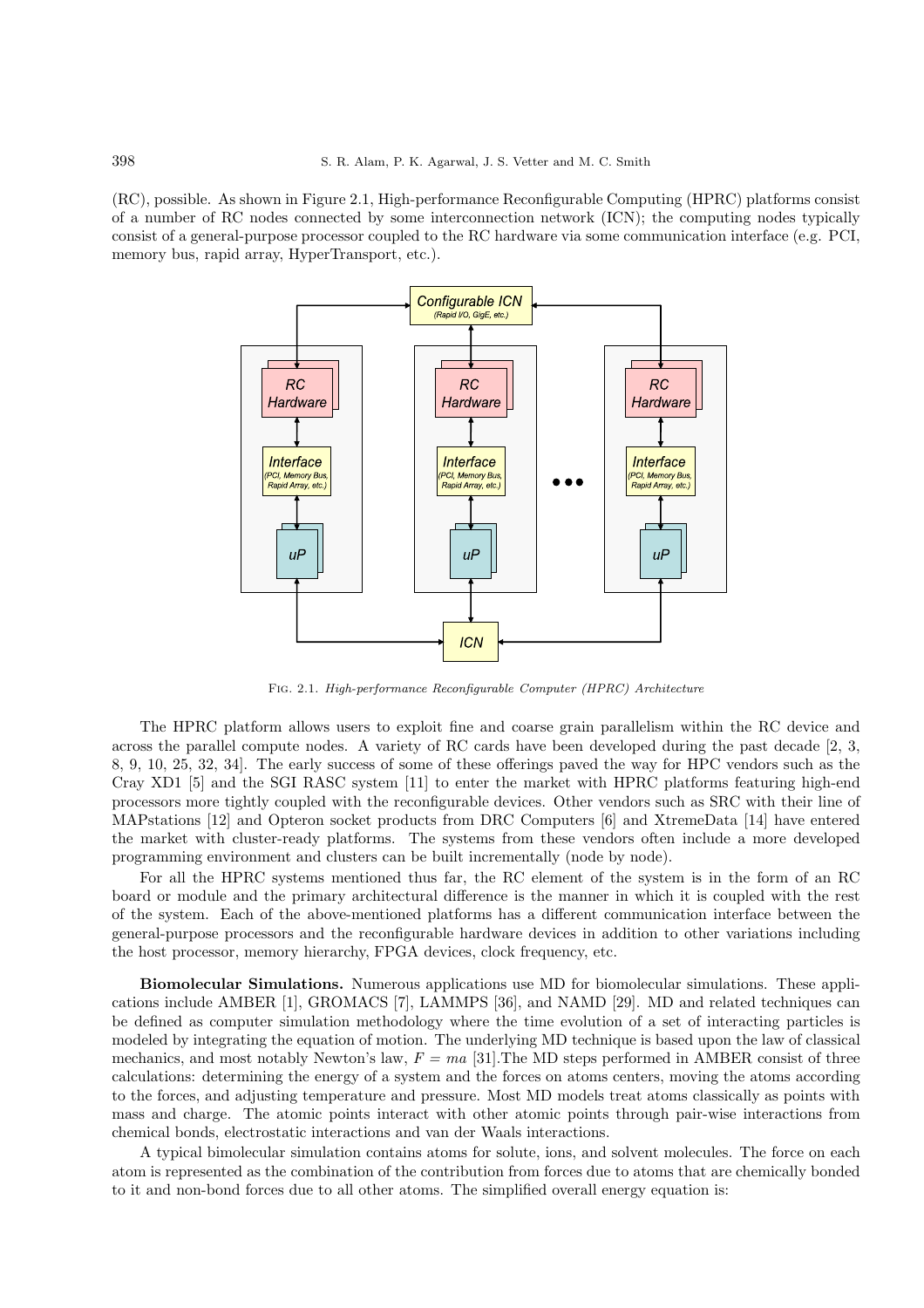$$
E(potential) = \sum f(bonds) + \sum f(angles) + \sum f(d - torsions) + \sum_{j=1}^{N} \sum_{i=1}^{N} (-A_{ij}/r_{ij}^{6}) + \sum_{j=1}^{N} \sum_{i=1}^{N} (q_{i}q_{j}/r_{ij})
$$

where the first three terms are the bonded terms and the latter two are referred as non-bonded terms. The non-bond energy is broken into two contributions: van der Waals and electrostatic interactions. The number of bonds, bond angles, and bond dihedrals during the classical simulations are kept constants. For a medium system, there are only a few thousand bonds and angles compared to millions of the non-bonded interactions; the calculations involving the bonded terms are extremely fast on conventional systems. The double sum of the non-bond terms makes the number of these calculations scale with an order of  $N^2$ , where N is the number of atoms. Simulations of larger systems (larger  $N$ ) are therefore extremely expensive.

In the case of *periodic boundary conditions* (PCB), where the system is treated with a periodic arrangement of repeated unit cells to model the effect of large surrounding solvent without increasing the number of particles, the non-bonded sums become large. In a finite PCB, the simulation box is replicated a fix number of times in all directions to form a lattice (Figure 2.2). In practice, MD simulations evaluate potentials using a *cutoff* distance scheme for computational efficiency, where each particle interacts with the nearest other  $N-1$  particles in a sphere of radius cutoff. Figure 2.2 shows a 2-dimentional view of a simulation cell replicated in the three directions of space; atoms within cutoff will be involved in computing the non-bonded interactions.

Atom pairs that are separated by a distance greater than the cutoff limit (typically 10 Angstroms for AMBER simulations) are not included in the sums. The cutoff limits the number of non-bond interactions in the sum to be  $N *$  (number of atoms in the cutoff sphere) as compared to  $N * (N - 1)$  interactions without the cutoff. For the van der Waals interactions, the cutoff error is small, but the electrostatic sum has a very large error, 10% or greater, when a 10 Angstroms cutoff is introduced. Figure 2.3 illustrates the magnitude of the problem for a system.

The total non-bond energy, the sum of the van der Waals and the electrostatic energies are of comparable magnitude near the equilibrium distance. But at 10 Angstroms, the electrostatic are still strong while the van der Waals energy is essentially vanished. Ignoring the electrostatic interactions that are beyond 10 Angstroms can introduce a large error in the energy and forces resulting in artificial force magnitudes. The Particle Mesh-Ewald (PME) method provides a solution to this problem by solving all electrostatic forces; it uses an atom-based cutoff [22, 23] reducing the number of non-bonded interactions to  $N \log(N)$ .



Fig. 2.2. Two-dimensional view of a simulation cell replicated in the three-dimension space.



Fig. 2.3. The van der Waals and electrostatic contributions to the non-bond energy are shown as a function of the inter atomic distance [22].

The Ewald method expands the simple sum of Coulomb's Law (electrostatic) terms into the following terms:

$$
E(electrostatic) = E(direct) + E(reciprocal) + E(correct)
$$

Except for the error correction function, the direct sum is identical to the sum in the cutoff method that calculates electrostatic potential energy. The reciprocal sum is a major part of the electrostatic energy that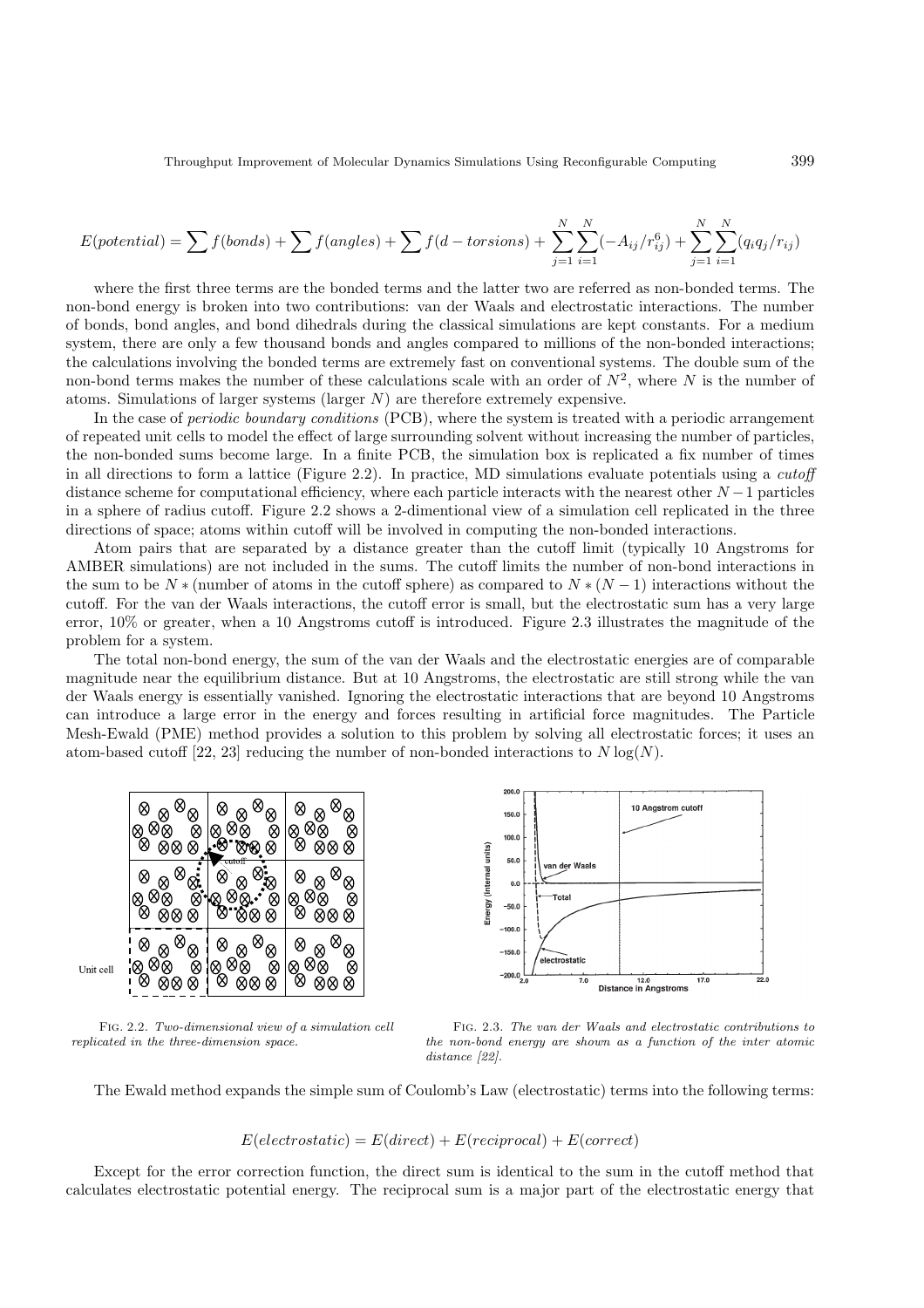| Number of atoms | Direct Ewald Time $(\%)$ | Reciprocal Ewald Time $(\%)$ |
|-----------------|--------------------------|------------------------------|
| 23558           | 82.61                    | 16.66                        |
| 61641           | 86.88                    | 12.56                        |
| 143784          | 87.12                    | 12.34                        |
| 194262          | 86.47                    | 12.92                        |

TABLE 2.1 Time spent in the direct and reciprocal Ewald calculations as a percentage of total execution time.

the direct sum misses due to the correction factor. The reciprocal sum is approximated using Fast Fourier Transform (FFT) with convolutions on the grid where charges are interpolated on the grid points. Table 2.1 provides the percentage of execution time (for 10000 time steps or production-level simulations) for four different protein experiments on an Intel dual 2.8 GHz Xeon system. The direct sum accounts for over 80% of execution time. The reciprocal Ewald calculation takes less than 13% of the total execution time. Taken together, these calculations account for over 95% of total execution time on a single processor system.

3. Related Work. A number of related efforts to develop MD codes on reconfigurable hardware platforms have been reported in the literature. In [26], the authors implement a basic MD system focused on the motion updates and the  $O(N^2)$  force terms (both Coulombic and L-J forces and multiple atom types) using hardware design techniques. The authors study the relationship between precision and quality of MD simulations and report that it is possible with reconfigurable devices to trade off unneeded precision for computing resources. Implementation on a COTS system yielded accelerations ranging from 31x to 88x with respect to a microprocessor-only implementation, depending on the size of the FPGA and the simulation accuracy. Similarly, in [19], the authors implemented a novel single atom type MD system with VHDL on a Transmogrifier 3 (TM3) system. This implementation focuses on the L-J force calculator with problem specific implementations. To reduce complexity, the implementation uses fixed-point representations varying between 22 and 76 bits for all values within the MD system. The author's results show that this implementation closely tracked the higher precision software implementation with an error of less than 1% between consecutive time steps. The authors extrapolate that with better FPGA memory organization and faster FPGAs, a speedup of 40x to 100x over a microprocessor implementation can be achieved.

In [38], the authors use the SRC development suite Carte<sup>®</sup> to implement a tightly coupled MD simulation kernel (not a complete MD software package such as AMBER) on the SRC-6E MAPstation. Like our approach, the important tasks of an MD simulation are analyzed and partitioned such that the most intensive are executed in the reconfigurable hardware and the rest are executed on the general-purpose processor. Even though only a portion of the simulation is accelerated in the MAP, the single-precision implementation achieves a 2x speedup over the software baseline running on the MAPstation host.

Neither [19, 6], nor [38] are concerned with the problem of accelerating existing, production-level, MD simulation software nor have they been tested with more than a few thousand particles. The most closely related work comes from [30] where the authors implement a simplified version of an MD algorithm in NAMD [29], an MD simulation package, on the SRC-6 MAPstation. While their implementation does trace the steps involved in porting a large-scale scientific code to FPGA-enabled systems, they do not cover memory analysis and characterization or the performance modeling work presented in this article.

4. Implementation. Based on the percentages of execution times, the *direct* PME calculations are a candidate for the FPGA acceleration since an acceleration of this method is likely to result in an overall application speedup or a reduction in the time-to-solution. Figure 4.1 shows the call tree for the direct Ewald calculation, which is composed of two calculations: coordinate mapping and non-bond energy calculations. The coordinate mapping calculations (f1 and f2) are also invoked from the reciprocal Ewald calculations; therefore, we only map the non-bond energy calculation function (f3) within the direct PME calculations onto the FPGA.

Since the logic capacities of the FPGA devices are limited for floating-point calculations, we initially port only the most expensive (time-consuming) parts of the calculations into the FPGA. Table 4.1 lists the percentage of execution time for the functions listed in Figure 4.1. Using the gprof runtime profiling tool, we calculated the contributions of the individual functions. Functions f1, f2 and f3 are called once every time step iteration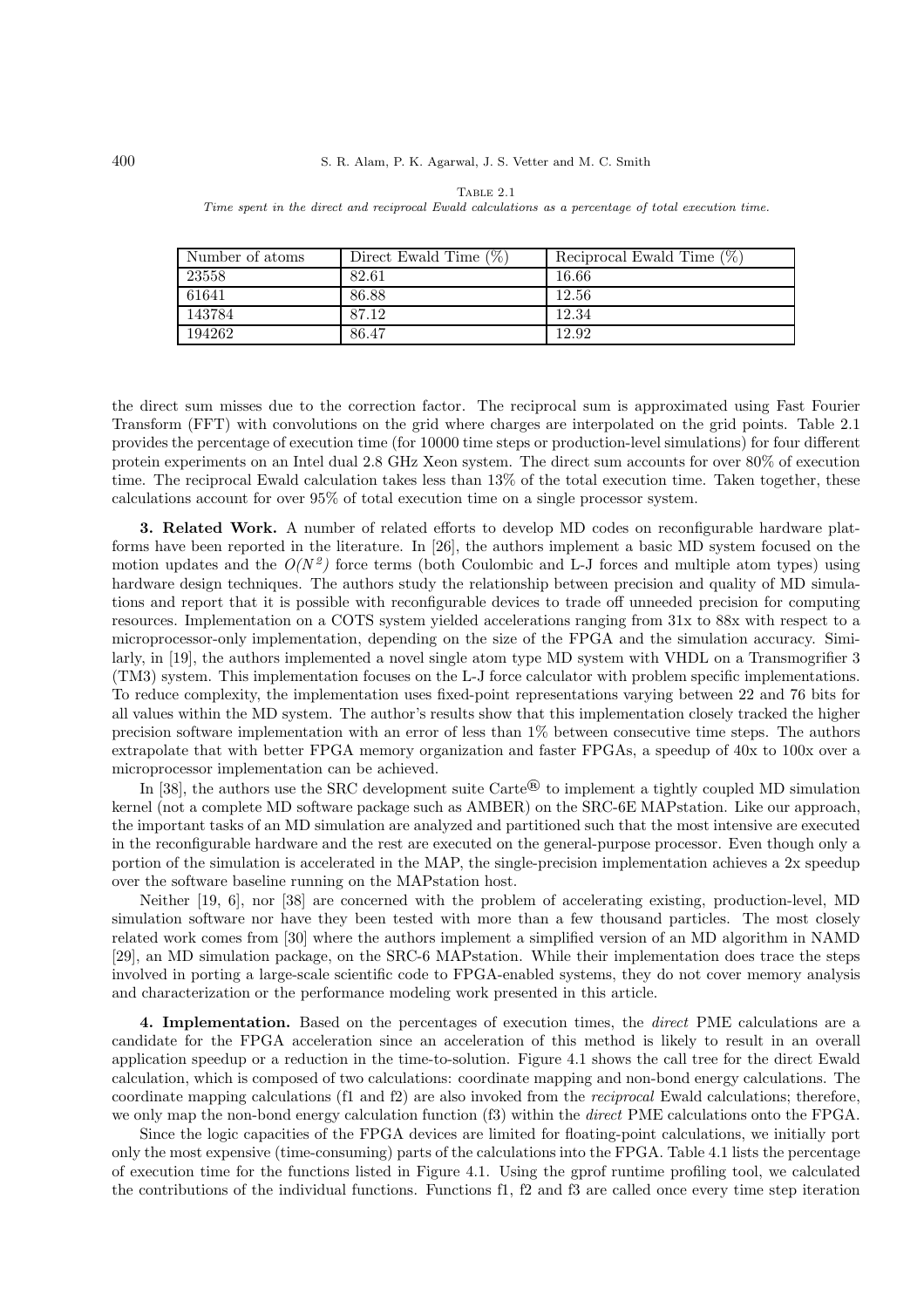

FIG. 4.1. Call tree for the direct Ewald calculations in sander. Calls to functions f1, f2, and f3 are made once every time step; calls to  $f_4$  depend on the number of atoms in the system;  $f_5$  is called twice as many times as  $f_4$ .

but the number of calls to f4 depends on the number of atoms in the system. For instance, when the number of atoms is 143784, f1, f2 and f3 are called once but f4 is called 143784 times and f5 is called 143784\*2 times. This knowledge about the number of invocations plays a very important role in the decision making process, because there is a substantial call overhead (∼ 0.3 sec on SRC-6E) involved in calling a function that is mapped on the FPGA devices from the host processor.

TABLE 4.1 Contribution of individual functions in the direct PME execution times.

| Number of atoms              | 23558   | 61641               | 143784  | 194262  |
|------------------------------|---------|---------------------|---------|---------|
| $\overline{f1}$ (% of total) | $0.1\%$ | $0.1\%$             | $0.2\%$ | $0.2\%$ |
| $\overline{f2}$ (% of total) | $0.4\%$ | $0.5\%$             | $0.5\%$ | 0.5%    |
| $f3 \ (\% \ of \ total)$     | 82.1%   | 86.2%               | 86.4%   | 85.8%   |
| $f4 \ (\% \ of \ f3)$        | 86.1\%  | 85.9%               | 88.4%   | 88.4%   |
| $(\% \text{ of } f4)$<br>f5  | 18.8%   | $20.\overline{9\%}$ | 17.9%   | 17.9%   |

After analyzing the call tree and contributions of individual functions in the direct Ewald calculations, we decided to map the branch functions f3, f4 and f5, onto the FPGA devices. First, we analyzed the loop structure within each of the three functions (Figure 4.1 and Figure 4.2). Function f4 has two nested loops that iterate through all atoms in the system. The outermost loop has a fixed count, which depends on the unit cell grid dimensions (a unit cell grid is shown in Figure 4.3), while the two inner loops are calculated at runtime.

The size of the unit cell grid depends on a number of factors including the size of the protein, number of atoms, density and types of atoms. The unit cell is divided in subcells, and each subcell contains a different number of atoms. Note that biological systems do not have a uniform density. Hence, the subcell iterations depend on the number of atoms in the currently selected subcell, which can range from 0 to a maximum density. Furthermore, the number of atoms in a subcell changes as the simulation progresses because the positions of atoms are not fixed.

Function f3 Do loop1=1, indexhi (fixed) Do loop2=1, subcell(loop1) (variable) Call f4 Function f4 Do loop3=1, icount (variable)



Fig. 4.2. A pseudo-code for the three nested loop in the direct PME calculations.

Fig. 4.3. A schematic representation of a biomolecule in a unit cell.

In addition to the two nested loops of function f3, function f4 contains several small loops with similar loop index values. Like the loop index of the inner loop in function f3, the loop index in function f4 is determined at runtime. It depends on the number of neighbor atoms a given atom interacts with inside the cutoff limit. This value in turn depends on the number of atoms in the system, density of the system and the cutoff limit.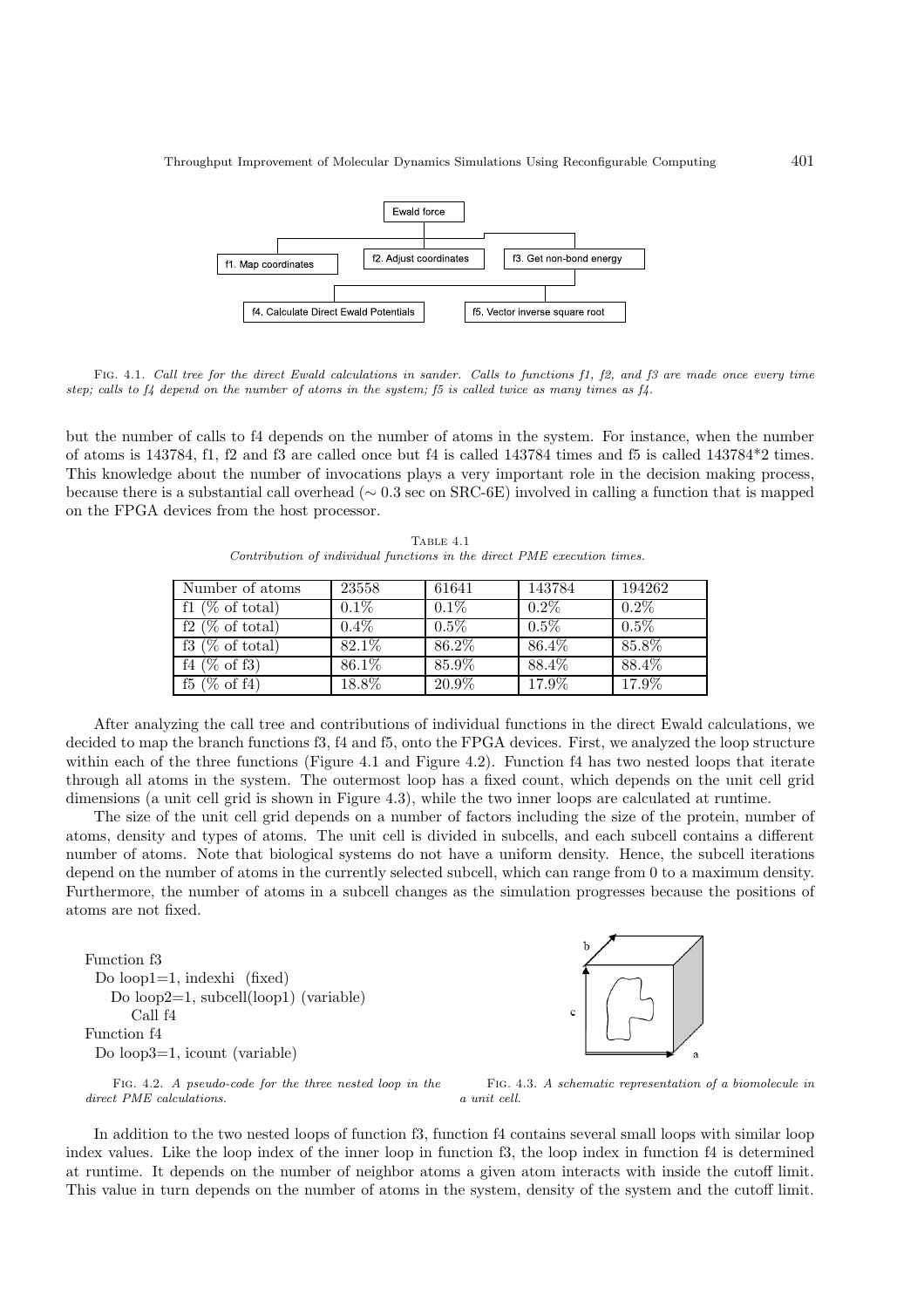Nevertheless, this value is not constant for individual atoms since the atoms move around during the simulation. A pair list, that contains pairing information of individual atoms with all other atoms in the system is, therefore, updated throughout the simulation run.

Application of the Performance Enhancing Features. Deep pipelining, concurrent execution capabilities and data streaming are the main performance advantages of FPGA devices for computing applications. These features are exploited during implementation to achieve a higher speedup for the direct Ewald calculation. Since our FPGA implementation is developed using Fortran, the three loops mentioned earlier are not different from the original implementation. The nested calls to functions f3, f4 and f5 in the original code are replaced by a single invocation to a SRC MAP (FPGA implementation) function that performs the calculations of the three functions on the FPGA devices.

The only differences between the original and FPGA implementation are the additional calls for data transfers between the host processor and the on-board memory of the MAP and the FPGA-specific constructs for parallel execution of the code blocks. A schematic of the process is shown in Figure 4.4. The control lines are shown in arrows (from source to target) and the data lines are shown in dotted lines. The host processor oversees the control and data movement between the host and the FPGA devices. However, once the devices are setup, the primary FPGA manages the DMA operations and the data transfers between the FPGAs. Note that all control and data transfer calls shown in Figure 4.4 can be active simultaneously. In addition, the SRC systems have multiple data ports; for instance, three 64-bit elements can be transferred between the two FPGAs in a single clock cycle.



Fig. 4.4. Control and data paths between the host and FPGA devices.

Deep pipelining allows a user to describe the parallelism in terms of a producer-consumer programming paradigm. A producer-consumer relationship can be between: (1) host and primary FPGA; (2) primary and secondary FPGA; and (3) parallel sections within an FPGA. A 'parallel section' construct in the SRC programming permits task parallelism, i. e., multiple computation and data transfer tasks executing simultaneously. Typically, streaming data is transferred between the producer and consumer devices. A deep pipelining example may include the following tasks executing in parallel:

| 1. DMA in a large array a1<br>2. DMA in two small arrays b1 and c1<br>3. Setup two communication ports with the sec-<br>ondary FPGA<br>4. Send al to the secondary FPGA<br>5. Send c1 to the secondary FPGA<br>6. Compute within loop using b1 and a1, one el-<br>ement at a time | 7. Setup two communication ports with<br>the primary FPGA<br>8. Receive al.<br>9. Receive c1<br>10. Continue the innermost loop of the<br>primary FPGA and compute re-<br>sult c1 |
|-----------------------------------------------------------------------------------------------------------------------------------------------------------------------------------------------------------------------------------------------------------------------------------|-----------------------------------------------------------------------------------------------------------------------------------------------------------------------------------|
| Parallel section (Primary FPGA)                                                                                                                                                                                                                                                   | Parallel section (Secondary FPGA)                                                                                                                                                 |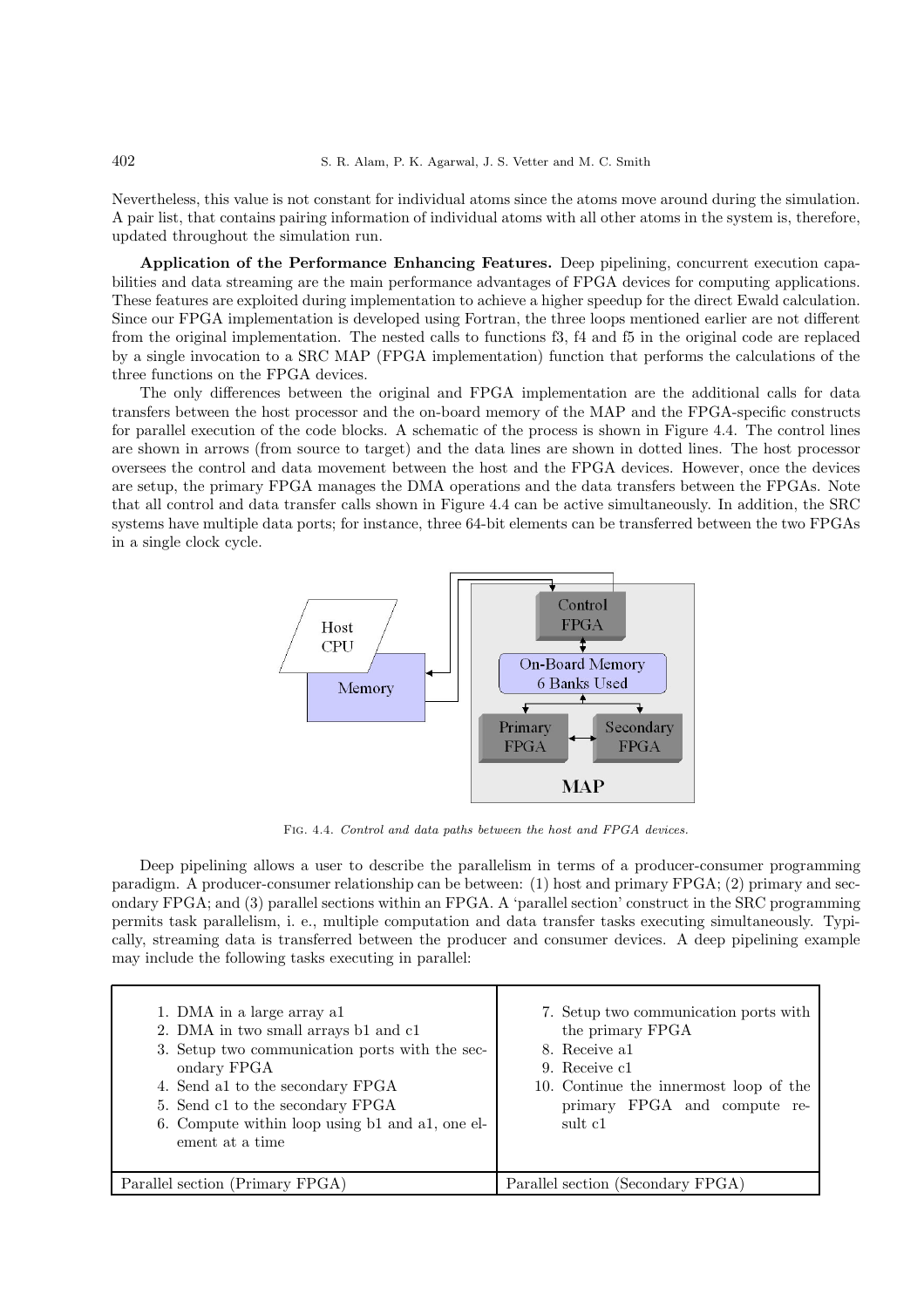The data transfer overheads and latencies in most cases, therefore, can be concealed using the deep pipelining and streaming techniques as long as there is sufficient work (computation) available to hide these latencies. The performance of the above pipeline will be the latency of the longest parallel section. Every effort is made to remove or reduce pipeline stalls, if the producer stream data element is not ready, the consumer stalls; likewise, if the consumer is not ready to accept the incoming data, the producer stalls. Additional performance improvements can be achieved with traditional loop optimization techniques like loop unrolling and flattening.

Algorithm Mapping onto the FPGA. To map the direct PME algorithm onto the FPGA devices, we characterized the data and control requirements of the algorithm implementation in the AMBER framework. For data requirements, we identified the local and non-local data elements, particularly the large arrays in the functions that are to be mapped onto the FPGA devices. These arrays include those containing the complete cell image coordinates, the force coordinates, pair information, Ewald tables, and indices to non-bond interactions. The sizes of the arrays depend on a number of parameters, primarily the number of atoms and dimensions of the unit cell grid. For example, for the 23558 atoms experiment, the indices arrays contain over 30K, floating-point data elements.

For control operations, we identified the loops that are potential targets for exploiting parallelism. The outermost PME loop has a fixed (constant) index, which depends on the dimension of the unit cell grid. The indices of the two nested loops within the outermost loop are determined at runtime. In addition, there are some smaller loops with a few tens of iterations that determine the runtime indices of the innermost loop. The calculations in the innermost loop are distributed between the two FPGA devices to exploit the concurrency that the two FPGAs offer. Moreover, the innermost loop is flattened creating the longest calculation in the pipeline and maximizing the throughput. We anticipate that the outermost loops can be flattened on FPGAs with larger logic capacities.



Fig. 4.5. Control flow of the direct PME calculation on the two FPGA devices.

Figure 4.5 shows a flow chart of the direct PME calculations on the two FPGA devices. After invoking the FPGA-resident function, the primary FPGA DMAs the data from the host processor. It then streams in the large arrays; a subset of which are concurrently streamed to the secondary FPGA over the bridge ports. Then the outermost loop starts on the primary FPGA, which computes and subsequently starts loop 2 in the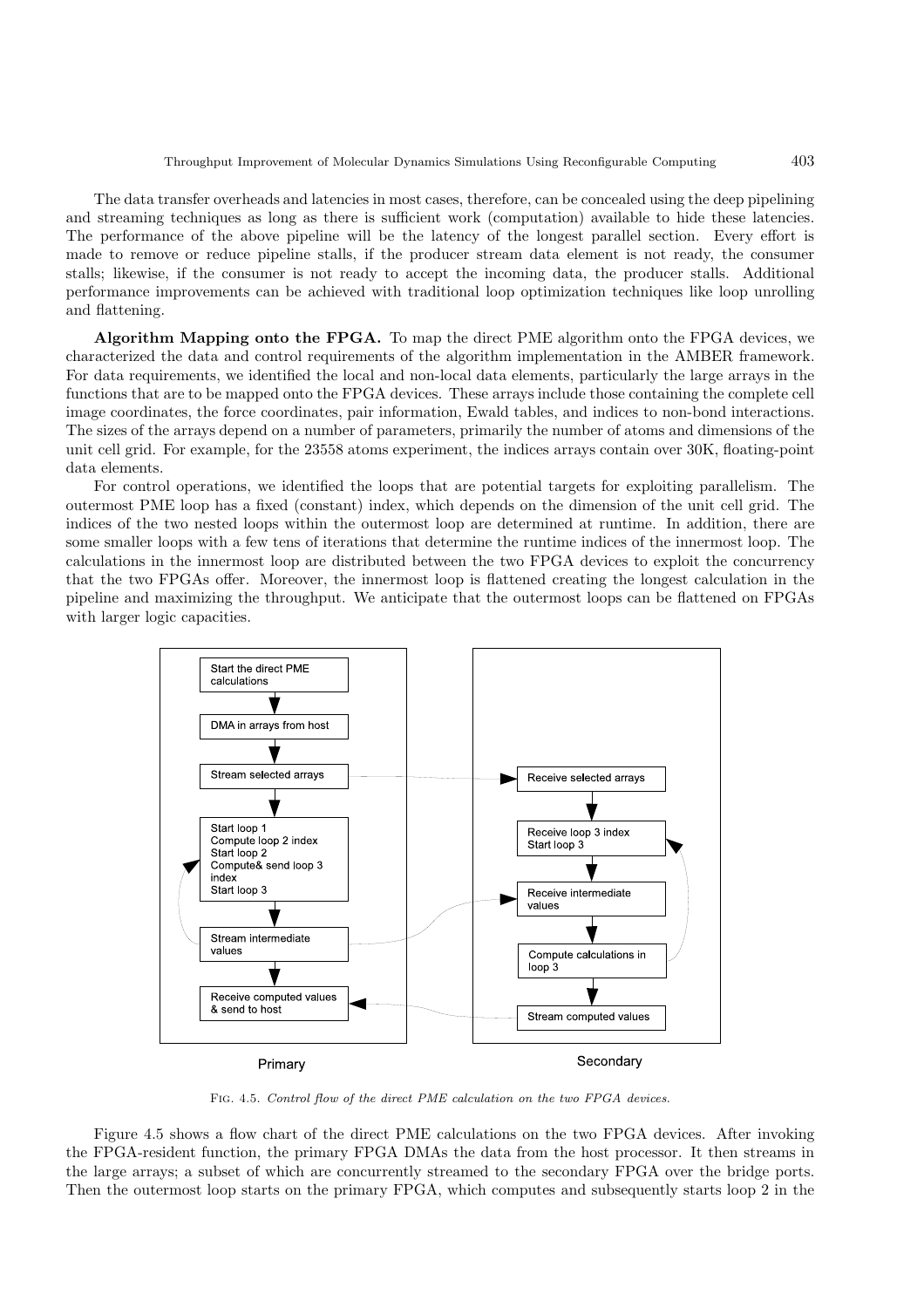primary FPGA. After computing and transferring the index of loop 3 to the secondary FPGA, partial nested loop calculations are performed on the primary FPGA. Since the bridge ports are already configured with the secondary FPGA, as soon as the data is generated on the first FPGA it is available to the second FPGA where the streaming calculations continue. The gray area in the diagram shows the deep pipeline that spans across two FPGA devices. The  $3 \times 3$  virial arrays computed on the secondary FPGA are stored in intermediate arrays and are transferred to the primary FPGA after the three loops have concluded. The primary FPGA then makes this data available to the host processor.

5. Performance Analysis. We use two metrics to compare performance of the FPGA-accelerated code with the microprocessor-only execution times. The first metric is traditional speedup:

### $Speedup = Runtime_{microprocessor}/Runtime_{FPGA-accelerated code}$

The second metric (used by the application scientists) is the science-based metric: pico-seconds  $(10^{-12})$  per simulation day (psec/day). This metric determines the time to simulate a biological system at the required time scales and is useful when comparing simulations of various sizes across different computing systems.

We measured the performance of the FPGA-accelerated code for two test cases namely *jac* (joint ambercharmm) and *HhaI*. The jac benchmark is part of the AMBER version 8.0 release and it contains 23558 atoms. HhaI is a protein-DNA system that contains 61641 atoms. The microprocessor-based performance is measured on the SRC host processor system, which is an Intel dual 2.8 GHz Xeon system. The SRC-6E FPGA devices run at 100 MHz, a clock frequency restriction imposed by the SRC system (current-generation FPGA devices have more logic and memory capacity and are capable of operating at higher frequencies). Nevertheless, we demonstrate the potential for FPGA acceleration for an important class of applications on these devices. The results from the FPGA-accelerated code are compared with the microprocessor-only implementation for both performance and accuracy to verify the correctness of the design.

To analyze the performance behavior, we used the SRC-6E performance analysis and debugging tools to measure the runtime contributions of key sections of the accelerated code. Runtimes for three sections are measured separately: (1) time to setup the MAP (calling overhead); (2) compute time; and (3) data transfer times. The time to setup the MAP has an additional cost (∼0.3 milliseconds) for the first invocation; in subsequent invocations this cost is comparable to regular Fortran function calls. The data transfer time includes the time to receive data from the host and to send results back to the host. Compute time is the computation time spent on the two FPGA devices including the time to transfer data between the two devices. As expected, the data transfer overheads offset the performance gains in a naïve implementation and the penalties are higher for the larger problem, HhaI. The compute only speedup increases with the problem size or the number of atoms, 3.3x and ∼4x, respectively. However, since the data transfer overheads also increase with the problem size, the overall application speedup is reduced to less than one. At this stage, we concluded that the memory access requirements needed further characterization in order to achieve sustained performance on the FPGA devices.

|                       | jac $(23558 \text{ atoms})$          |                                                 | Hhal $(61641 \text{ atoms})$         |                                                 |
|-----------------------|--------------------------------------|-------------------------------------------------|--------------------------------------|-------------------------------------------------|
|                       | Speedup (initial)<br>implementation) | Speedup (after<br>memory charac-<br>terization) | Speedup (initial)<br>implementation) | Speedup (after<br>memory charac-<br>terization) |
|                       |                                      |                                                 |                                      |                                                 |
| Computation only      | 3.3                                  | 3.3                                             | 3.97                                 | 3.97                                            |
| Setup+compute         | 3.29                                 | 3.29                                            | 3.96                                 | 3.96                                            |
| Compute+data transfer | 0.64                                 | 3.21                                            | 0.69                                 | 3.83                                            |
| Overall               | $0.6\,$                              | 3.19                                            | 0.6                                  | 3.82                                            |

Table 5.1 Speedup of the PME calculations before and after memory characterization over the 2.8 GHz host microprocessor system

We considered and evaluated a number of techniques to reduce the data transfer times. First, data can be pre-fetched and post-stored to hide the data transfer latencies. Additionally, pthreads or OpenMP multithreading techniques allow the transfer of large arrays while the compute thread is processing and before the accelerated function is invoked. Second, data transfers to the FPGA can be pipelined and overlapped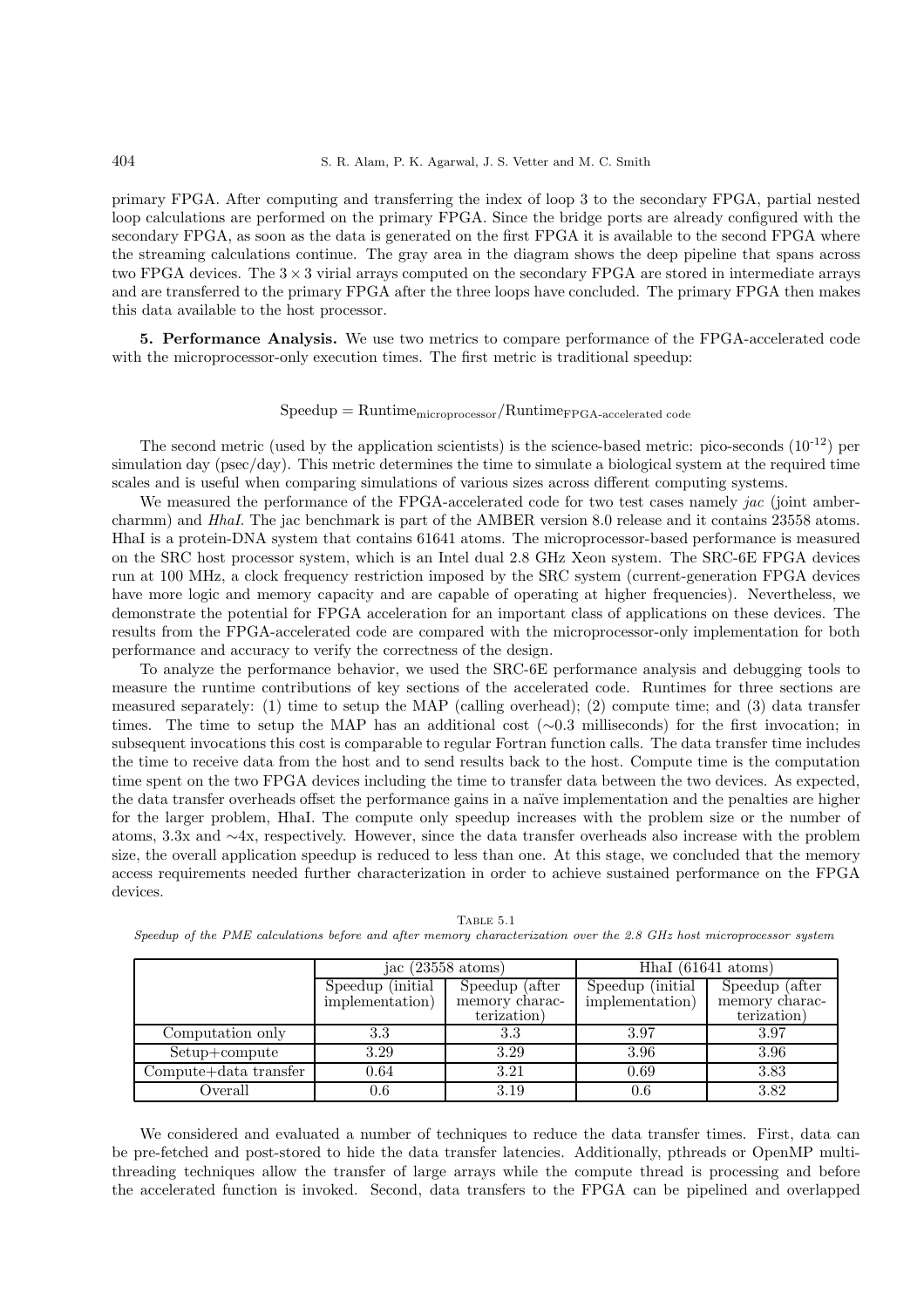using the streaming directives provided in the SRC programming environment. Although these are partially done in the first implementation, carefully overlapping and pipelining additional data transfers can further improve performance. Finally, algorithm-specific optimizations are exploited by characterizing the memory access behavior and patterns in the accelerated code. We employed the last approach since it also leverages the other optimization techniques.

Implementation of the accelerated PME calculation is further modified according to memory access classification and characterization. This implementation, however, does not include any modification to the AMBER source code on the host to exploit additional benefits from multithreading with *pthreads* or *OpenMP*. Only the Fortran code for the FPGA-accelerated calculations is modified to reduce the unnecessary data transfer overheads. Amazingly, the modified code resulted in a very significant reduction in the data transfer costs; the data transfer costs that previously accounted for over 70% of the total execution time, are now less that 5% of the total execution time resulting in sustained accelerated performance with the FPGA devices. Table 5.1 summarizes the performance improvements for jac and HhaI experiments.The time-to-solution metric is calculated for a nano-second scale simulation  $(10^6)$  time steps) and is presented for the *jac* benchmark in Table 5.2. We also measure and include time for the non-accelerated calculations; a constant for both host processor and FPGA-accelerated code because they are always executed on the host processor. We calculate the performance improvement achieved by overlapping the 'direct' and 'reciprocal' PME calculations on FPGA and host respectively (OpenMP constructs in the PME-AMBER source code enable the overlap).

|                           | Time-to-solution (after me- | Time-to-solution    |  |
|---------------------------|-----------------------------|---------------------|--|
|                           | mory characterization)      | (after overlapping) |  |
| Computation only          | $4793 \text{ days}$         | $3208$ days         |  |
| Setup+compute             | $4801$ days                 | $3214 \text{ days}$ |  |
| $Compute + data transfer$ | $4868$ days                 | $3282$ days         |  |
| Overall                   | $4876$ days                 | $3290 \text{ days}$ |  |
| Host                      | $10417 \text{ days}$        |                     |  |

Table 5.2 Time-to-solution for the SRC 6E FPGA-accelerated code for the jac benchmark

From the values in Table 4, we estimate time for a nano-second scale simulation instead of our target microsecond scale simulation. A nano-second simulation will take over 10 days on the microprocessor system with dual 2.8 GHz Xeon system, about 5 days on an FPGA accelerated code, and just over 3 days by overlapping FPGA and host execution. (Note: these computations are for the older-generation FPGAs on the SRC-6E.)

6. Modeling and Projections. In order to analyze the performance of the current system and predict the performance potential of future FPGA-enabled systems, we developed parameterized performance models of our current FPGA implementation. The models are parameterized with application parameters and system parameters allowing for the analysis of a variety of FPGA systems as well as larger biological simulations. The application parameters include the number of atoms, dimensions of the box, types of atoms, and number of residues. From the application parameters, we can generate the size of data transfers, physical memory requirements, and loop indices for the main computation loops. The FPGA system parameters are the FPGA clock frequency, bandwidth to the host processor, and bandwidth between the FPGA devices. Our modeling scheme is conservative because we do not take into account the characteristics of future FPGA devices that contain special features for double-precision floating-point calculations and logic capacities. Furthermore, we do not consider the performance advantages that can be achieved by flattening the three direct PME loops, which we anticipate will also be possible on larger FPGAs.

For simplicity, we consider a cubic box in which all three dimensions are equal, i. e.  $a = b = c$ . Moreover, we consider a NTYPE (types of atoms) to be a constant  $(= 20)$ , and the numbers of residues are fixed as (NATOMS/3.25). The problem size is therefore controlled by the NATOMS parameter. The performance model has two elements: computation cost and data transfer overheads. There is a fixed, single time startup-overhead cost not included in the model because these biological simulations are expected to run tens of thousands of time steps. Hence, the single startup-overhead cost is amortized for these simulation runs. In the computation time, represented below, we take into account the latency (in clock cycles to perform sequence of serialized operations within a loop) for the three main loops that are shown in Figure 8. In addition, we include the loop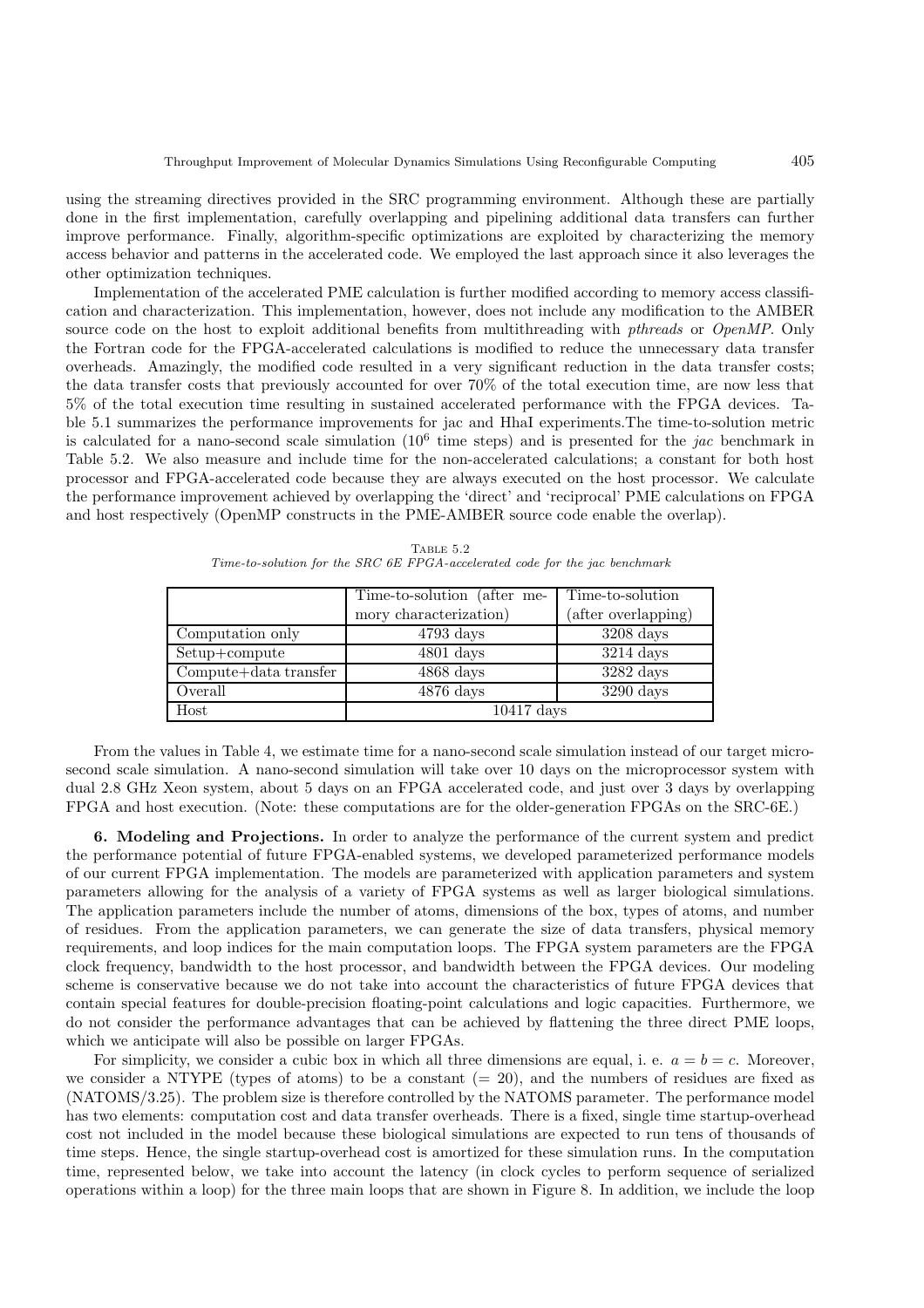counts (variable and fixed) that are calculated from the application input parameters. Similarly, we calculate the number of data transfer bytes using the input parameters and apply the available memory bandwidth to determine the data transfer times. Since the sizes of data transfers do not depend on runtime values, the data transfer overheads are precisely measured for our current implementation. The workload requirement model and the runtime performance projection model are validated with the current SRC-6E implementations.



FIG. 6.1. Figure 12: Percentage of total execution time spent in MPI communication routines.

To develop a model for the parallel version of the application, we profiled MPI message sizes and timings on the Cray XT3 system, which has a high communication bandwidth compared to contemporary cluster systems. Figure 6.1 shows the fraction of total execution time spent in MPI communications for three test cases. We notice that the percentage of communication time increases with the number of parallel MPI tasks, and beyond 128 tasks it accounts for over 50% of total execution time. Although the fraction of MPI time decreases with the increase in the number of atoms, the reduction rate is much slower than the increase in number of atoms.

In addition to aggregate data collection, we investigated the runtime behavior of MPI messages and sizes. We note that the number and sizes of communication operations per simulation time step per processor is not constant. Also, AMBER does not use an MPI Cartesian topology; moreover, sizes for the MPI collective operations per processor do not change with the problem size or number of atoms. AMBER has a collection of programs that can run different MD simulations. In this study, we focused on the most widely used simulation method—explicit solvent simulations in sander.

We developed symbolic models for the communication phases with a fixed message size—an average of the smallest and largest message sizes exchanged in these phases. The largest message size does not change with processor count, while the smallest one scales linearly. These sizes are validated at runtime using the MPI profiling tool. The MPI Allreduce message sizes do not depend on the problem size, therefore, the collective message volume grows linearly with the problem size.

Our findings about the scaling behavior of the explicit solvent calculations in AMBER explain the performance results presented in earlier studies [16, 18]. Scaling results for the explicit solvent method in AMBER on parallel systems do not scale beyond 128 processors—not even on systems with very high bandwidth interconnects, like IBM Blue Gene/L [35] and Cray XT3 [5]. On SMP cluster systems, these calculations only scale to up to 16–32 processors. Using symbolic models, we quantified the growth rate in volume and distribution of MPI messages, which enable us to identify that the force sum, and coordinate distribution phases of calculation limit application scaling. These factors in turn limit the scaling beyond 64-128 MPI tasks on distributed memory parallel systems.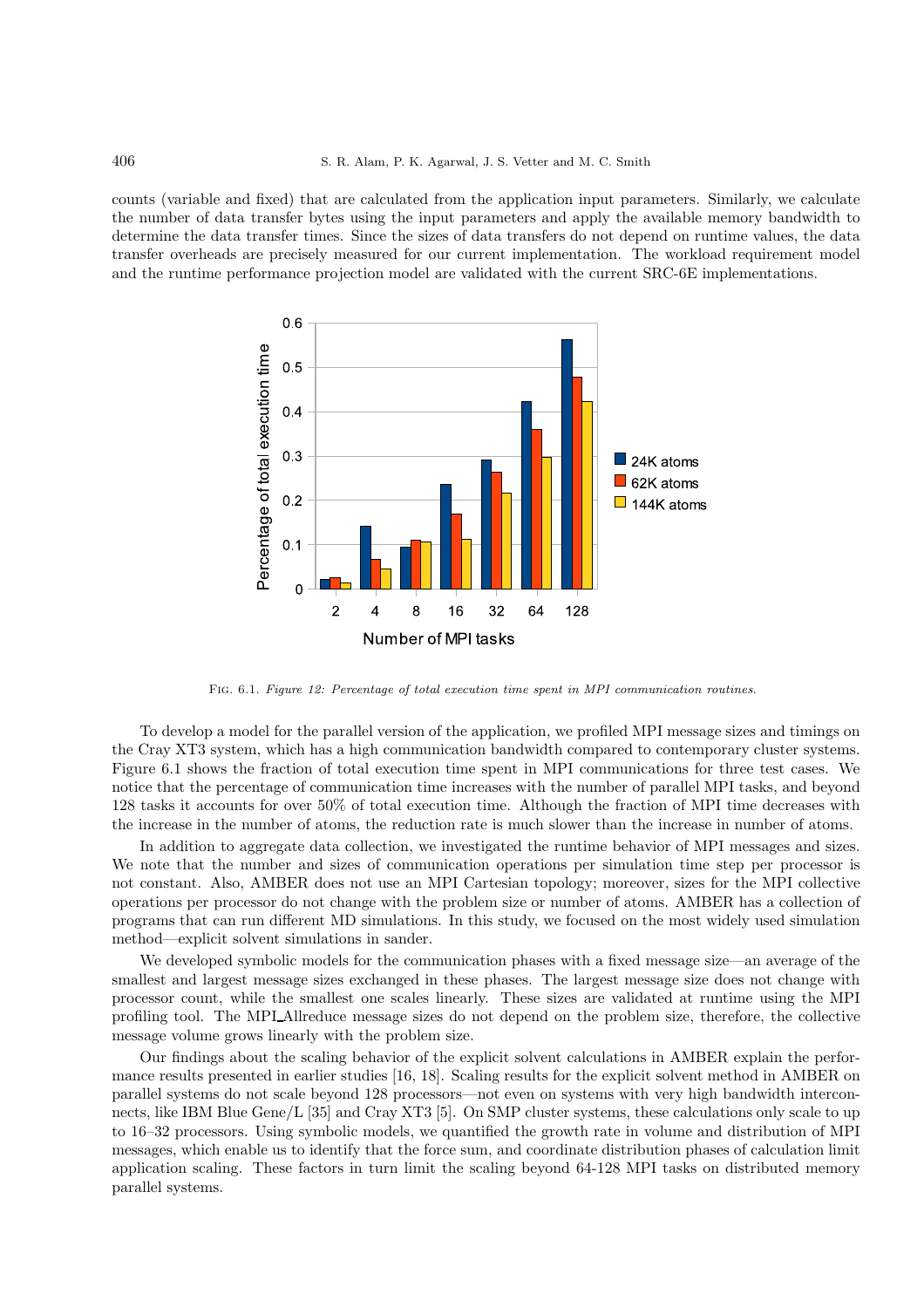

Fig. 6.2. Performance projections with varying FPGA performance metrics.

Projections on Future FPGA Devices. We use our validated performance models to carry out a number of performance projection experiments. Figure 6.2 shows the performance projection results on a single-node FPGA accelerated system. We altered two FPGA-enabled system parameters for our experiments: the clock frequency and data bandwidth between the FPGA device and the host processor. The clock frequency of our current FPGA implementation is 100 MHz and the sustained payload bandwidth is 2.8 GB/s (utilizing input and output 1.4 GB/s bandwidth). The clock speed and data transfer rates have different performance implications on small and large biological systems (Figure 6.2). Overall, the clock speed influences the performance gains of the PME calculations. For smaller biological systems, the change in the data transfer rates influences the runtime performance of the application. By contrast, the performance of the larger systems (100K and more atoms) nearly doubles by doubling the clock speed of the FPGA devices, while the data transfer rates alone do not significantly impact the runtime performance. Note that a ∼150K atoms system only achieves ∼12 psec/day on a dual 2.8 GHz Xeon system today. An FPGA-enabled system using our current PME implementation can sustain over 75 psec/day with a 200 MHz FPGA and over 180 psec/day with a 500 MHz FPGA and a host bandwidth of 5.6 GB/s.

Parallel Efficiency. Based on the parameterized model of our FPGA implementation and a detailed analysis and modeling of MPI implementation of sander, we carry out performance projection studies on parallel systems with multiple FPGA accelerator devices. The FPGA-accelerated implementation of direct PME does not involve MPI communication; therefore, we can port the accelerated code without any modification to a parallel platform. However, we cannot take into account the contribution of overlapping the reciprocal and direct Ewald calculations because the reciprocal calculations do involve MPI communication. Hence, we consider a blocking implementation of the accelerated code; in other words, our performance estimates are highly conservative since the overlapping of calculations can result in significant performance benefits not only on small processor counts but also on 64–128 processor runs. We anticipate that simulations with 32 or more processors, the reciprocal Ewald calculation will contribute to a larger fraction of the runtime and the accelerated direct PME will have negligible runtime contributions.

Due to the inherent scaling limit of the sander implementation [16, 22], we target a cluster with 8–16 processors, each populated with an FPGA device. Note that this configuration is different from the existing Cray XD1 having six FPGA devices connected to a chassis and these devices communicate with one another only through their host Opteron processor. The Maxwell system recently developed at the Edinburgh Parallel Computing Center is similar to our target configuration. The system consists of a 32-way IBM BladeCentre chassis hosting 64 Xilinx Virtex-4 FPGAs directly connected over high-speed RocketIO. This allows codes to be parallelized across the collection of FPGAs and encourages algorithms to be written such that once the data and program are loaded onto the accelerator cards the processing occurs without transferring data across the PCI-X bus again.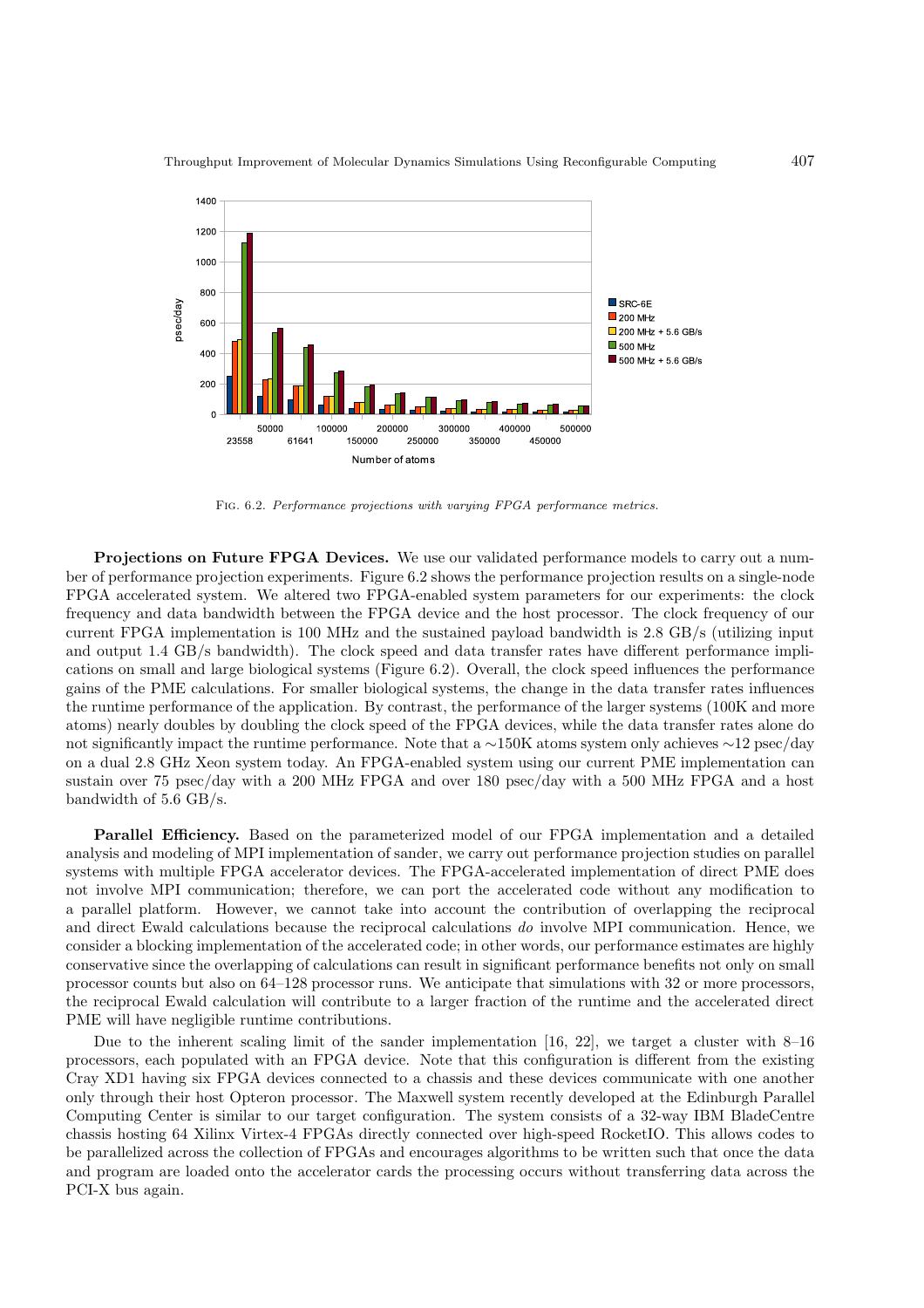We project runtime on a FPGA accelerated parallel system using the following expression:

# $\text{Computation}_{\text{time}} = l1_{\text{count}} * (\text{latency}_{l1} + l2_{\text{count}} * (\text{latency}_{l2} + \text{latency}_{l3} + l3_{\text{count}})/\text{clock}_{\text{frequency}}.$

Time on the host is the time that is not spent in communication and overlapped calculations. Considering a high-bandwidth communication network similar to Cray XT3 distributed memory system [5], we project performance in terms of psec/day for the 3 test systems with approximately 24K, 62K and 144K atoms respectively. We compare these results with the runtime measured on the XT3 system. For parallel performance projections, we conservatively targeted an FPGA with double the clock frequency, 200MHz, of the SRC-6E 100MHz. Currently available FPGA devices are capable of operating at clock speeds higher than 200 MHz although they are only now becoming available in leading edge reconfigurable computing platforms. In addition, we consider no improvement in the FPGA and host bandwidth, which is expected to be significantly higher for new production and future systems especially those connected via HyperTransport links. Figure 14 and Figure 15 show the throughput of an FPGA-accelerated system and the Cray XT3 in terms of psec/day. We note that speedup is sustained for simulation runs up to 16 MPI tasks in the FPGA accelerated system. For the 62K atoms experiment, a 32 processor FPGA-accelerated system could be as efficient as the largest configuration of the Cray XT3 and time to solution on a 2-node FPGA-accelerated system could be equivalent to large-scale Blue Gene L configurations.



Fig. 7.1. Parallel efficiency on the FPGA-accelerated system

Fig. 7.2. Parallel Efficiency on the Cray XT3 system

7. Conclusions and Future Plans. We have demonstrated that production FPGA-enabled systems can achieve sustained application speedup for a production-level scientific simulation framework, and that the co-processor accelerated systems with few tens of processing units can surpass performance of Teraflops-scale supercomputing systems. Using our task-based implementation approach, scientific application developers can exploit extremely powerful yet flexible devices to perform a diverse range of scientific calculations by using a familiar high-level programming interface all without significantly compromising achievable performance. Our results for the direct PME method show that the time-to-solution of medium-scale biological system simulations are reduced by a factor of 3x on an SRC-6E MAPstation, which contains two-generation old FPGA devices, compared to the microprocessor-only runtimes. Trends indicate that the capabilities of FPGA devices are growing at a faster rate than those of microprocessors and parallel systems have been developed and deployed with co-processor accelerators. Using accurate models of our current implementation and communication overheads measured on a contemporary high-bandwidth supercomputer, we estimate that systems with later generation FPGA devices will reduce the time-to-solution by a factor greater than 15x for large-scale biological systems—a speedup that is greater than currently available on many contemporary parallel cluster systems. Furthermore, for applications with inherent scaling limits, a small-scale parallel system with co-processor accelerators could attain performance of a high-end supercomputing system. Since these reconfigurable devices offer an ideal combination of performance, concurrency, and flexibility for a diverse range of numerical algorithms, we anticipate that many scientific applications will dramatically benefit from the increased support for double-precision floating-point operations and HLL languages now available for these reconfigurable systems. In future work we plan to implement other production-level applications and conduct similar modeling and analysis efforts. Furthermore, we plan to enhance the models to include characteristics of the FPGAs such as their logic capacities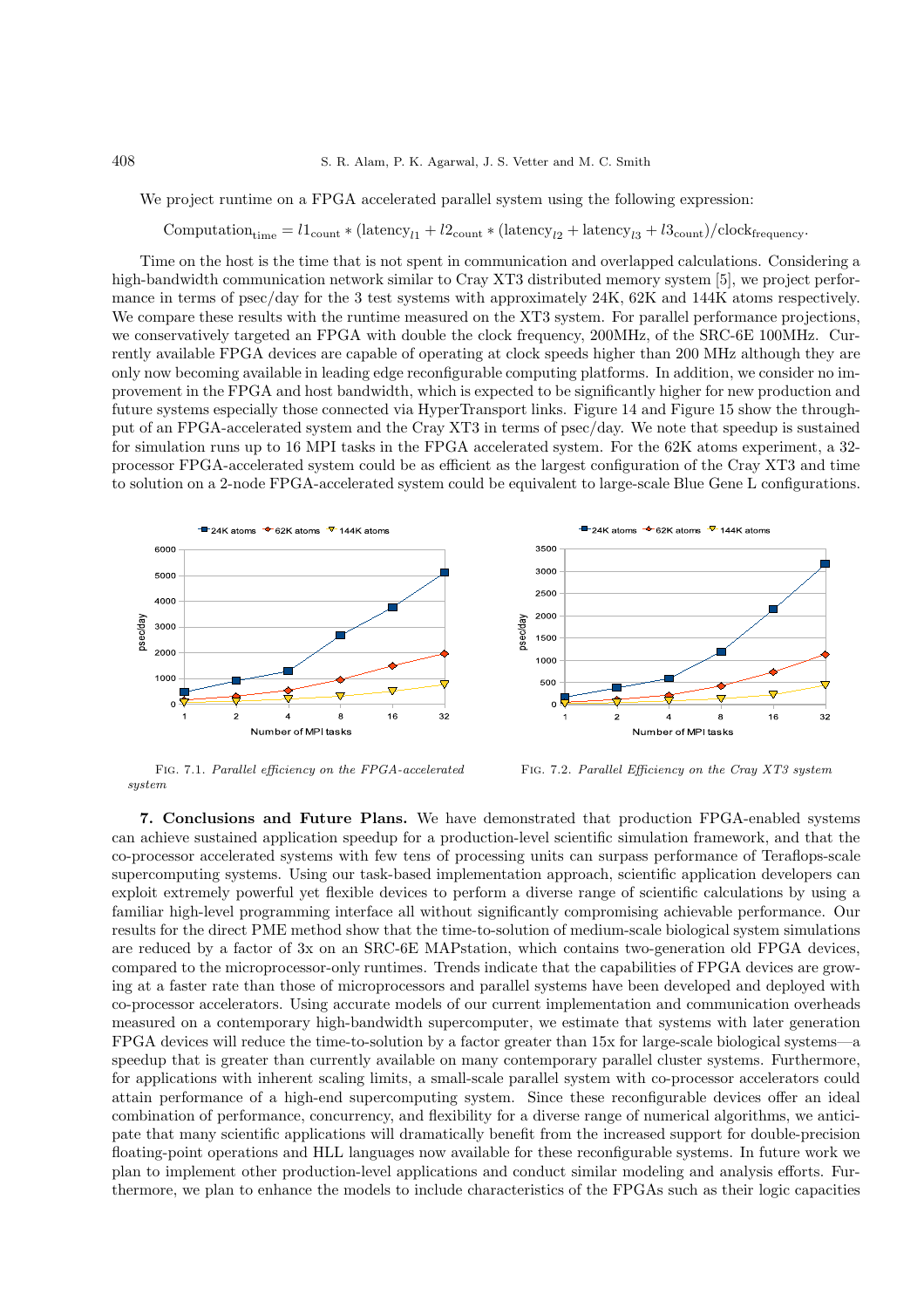which are not accounted for in the current model. As new generations of these RC systems become available, we plan to collect performance data and validate our models in single-node and multi-node RC systems.

#### **REFERENCES**

- [1] Amber home page http://amber.scripps.edu/
- [2] ANNAPOLIS MICROSYSTEMS, http://www.annapmicro.com, 2001.<br>[3] CELOXICA. Inc.. http://www.celoxica.com/
- [3] Celoxica, Inc., http://www.celoxica.com/
- [4] K. COMPTON AND S. HAUCK, Reconfigurable Computing: A Survey of Systems and Software, ACM Comput. Surv., Vol. 34:2, pp. 171–210, June 2002.
- [5] Cray Inc., http://www.cray.com/
- [6] DRC COMPUTER CORP., http://www.drccomp.com/
- [7] GRMOACS, http://www.gromacs.org
- [8] I. S. I. East, SLAAC: System-Level Applications of Adaptive Computing, http://slaac.east.isi.edu/ 2003.
- NALLATECH FPGA-Centric Systems & Design Services, http://www.nallatech.com/ 2002.
- [10] Virtual Computer Corporation, http://www.vcc.com/index.html 2002.
- [11] SGI Inc., http://www.sgi.com
- [12] SRC Computers, Inc., http://www.srccomp.com
- [13] Xilinx Inc., Virtex-II Platform FPGAs: Complete Data Sheet, June 2004.
- [14] XTREMEDATA INC., http://www.xtremedatainc.com
- [15] P. K. AGARWAL, *Enzymes: An integrated view of structure, dynamics and function*, Microbial Cell Factories, 5:2, 2006. [16] S. R. Alam, P. K. Agarwal, J. S. Vetter and Al Geist, Performance Characterization of Molecular Dynamics Techniques
- for Biomolecular Simulations, Proc. Principles and Practices of Parallel Programming (PPoPP), 2006.
- [17] S. R. ALAM, P. K. AGARWAL, D. CALIGA, M. C. SMITH AND J. S. VETTER, Using FPGA devices to Accelerate Biomolecular Simulations, IEEE Computer, Vol. 40. No. 3, 2007.
- [18] S. R. ALAM AND P. K. AGARWAL, On the Path to Enable Multi-scale Biomolecular Simulations on PetaFLOPS Supercomputer with Multi-core Processors, IEEE Int. Workshop on High Performance Computational Biology, 2007.
- [19] N. Azizi, I. Kuon, A. Egier, A. Darabiha, and P. Chow, Reconfigurable Molecular Dynamics Simulator, IEEE Symposium on Field-Programmable Custom Computing Machines, 2004.
- [20] B. R. Brooks, R. E. Bruccoleri, B. D. Olafson, D. J. States, S. Swaminathan, and M. Karplus CHARMM: A program for macromolecular energy, minimization, and dynamics calculations, Journal of Computational Chemistry, 1983.
- [21] D. A. Case, T. E. Cheatham, T. A. Darden, H. Gohlke, R. Luo, K. M. Merz, A. Onufriev, C. Simmerling, B. Wang and R. J. Woods, The Amber Biomolecular Simulation Programs, Journal of Comp. Chemistry: 1668-1688, 2005.
- [22] M. CROWLEY, T. A. DARDEN, T. E. CHEATHAM, AND D. W. DEERFIELD, Adventures in Improving the Scaling and Accuracy of Parallel Molecular Dynamics Program, Journal of Supercomputing, 11, 1997.
- [23] T. DARDEN, D. YORK AND L. PEDERSON, Particle Mesh Ewald: an Nlog(N) method for Ewald sums in large systems, J. Chem. Phys. 98, 1993.
- [24] H. ELGINDY AND Y. SHUE, On Sparse Matrix-vector Multiplication with FPGA-based System, Proc. 10<sup>th</sup> Annual IEEE Symp. on Field-Programmable Custom Computing Machines, 2002.
- [25] S. C. GOLDSTEIN, H. SCHMIT, M. BUDIU, S. CADAMBI, M. MOE, AND R. R. TAYLOR, PipeRench: A Reconfigurable Architecture and Compiler, IEEE Computer, pp. 70–77, Vol. 33, No. 4, Apr.2000.
- [26] K. S. HEMMERT AND K. D. UNDERWOOD, An Analysis of the Double-Precision Floating-Point FFT on FPGAs, IEEE Symposium on Field Programmable Custom Computing Machines (FCCM05), 2005.
- [27] M. C. HERBORT, T. VANCOURT, Y. GU, B. SUKHWAMI, AL CONTI, J. MODEL AND D. DISABELLO, Achieving High Performance with FPGA-Based Computing, IEEE Computer, Vol. 40. No. 3, 2007.
- [28] L. Kale, R. Skeel, M. Bhandarkar, R. Brunner, A. Gursoy, J. Phillips, A. Shinozaki, K. Varadarajan, and K. Schul-TEN, NAMD2 : Greater scalability for parallel molecular dynamics, Journal of Comp. Physics, 151, 1999.
- [29] V. KINDRATENKO AND D. POINTER, A case study in porting a production scientific supercomputing application to a reconfigurable computer, IEEE Symposium on Field-Programmable Custom Computing Machines, 2006.
- A. R. LEACH, Molecular Modeling: Principles and Applications, Prentice Hall, 2001.
- [31] P. H. W. Leong, M. P. Leong, O. Y. H CHEUNG, T. TUNG, C. M. KWOK, M. Y. WONG, AND K. H. LEE, Pilchard— A Reconfigurable Computing Platform With Memory Slot Interface, Proceedings of the IEEE Symposium on Field-Programmable Custom Computing Machines (FCCM), 2001, California USA, IEEE.
- [32] J. S. MEREDITH, S. R. ALAM AND J. S. VETTER, Analysis of a Computational Biology Simulation Technique on Emerging Processing Architectures, IEEE Int. Workshop on High Performance Computational Biology, 2007.
- [33] M. MYERS, K. JAGET, S. CADAMBI, J. WEENER, M. MOE, H. SCHMIT, S. C. GOLDSTEIN AND D. BOWERSOX, PipeRench Manual, p. 41, 1998, Carnegie Mellon University.
- [34] M. Ohmacht, R. A. Bergamaschi, S. Bhattacharya, A. Gara, M. E. Giampapa, B. Gopalsamy, R. A. Harring, D. HOENICKE, D. J. KROLAK, J. A. MARCELLA, B. J. NATHANSON, V. SALAPURA AND M. E. WAZLOWSKI, Blue Gene/L compute chip: Memory and Ethernet subsystem, IBM Journal of Research and Development, Vol. 49, No. 2/3, 2005.
- [35] S. J. PLIMPTON, Fast parallel algorithms for short-range molecular dynamics, Journal of Comp. Physics, 117, 1995.
- [36] V. K. Prasanna and G. R. Morris, Sparse Matrix Computation on Reconfigurable Hardware, IEEE Computer, Vol. 40, No. 3, 2007.
- [37] R. SCROFANO, M. GOKHALE, F. TROUW, AND V. PRASANNA, A Hardware/Software Approach to Molecular Dynamics on Reconfigurable Computers, IEEE Symposium on Field-Programmable Custom Computing Machines, 2006.
- [38] M. SMITH, J. VETTER AND S. ALAM, Scientific Computing Beyond CPUs: FPGA Implementations of Common Scientific Kernels, 8th Annual International MAPLD Conference, 2005.